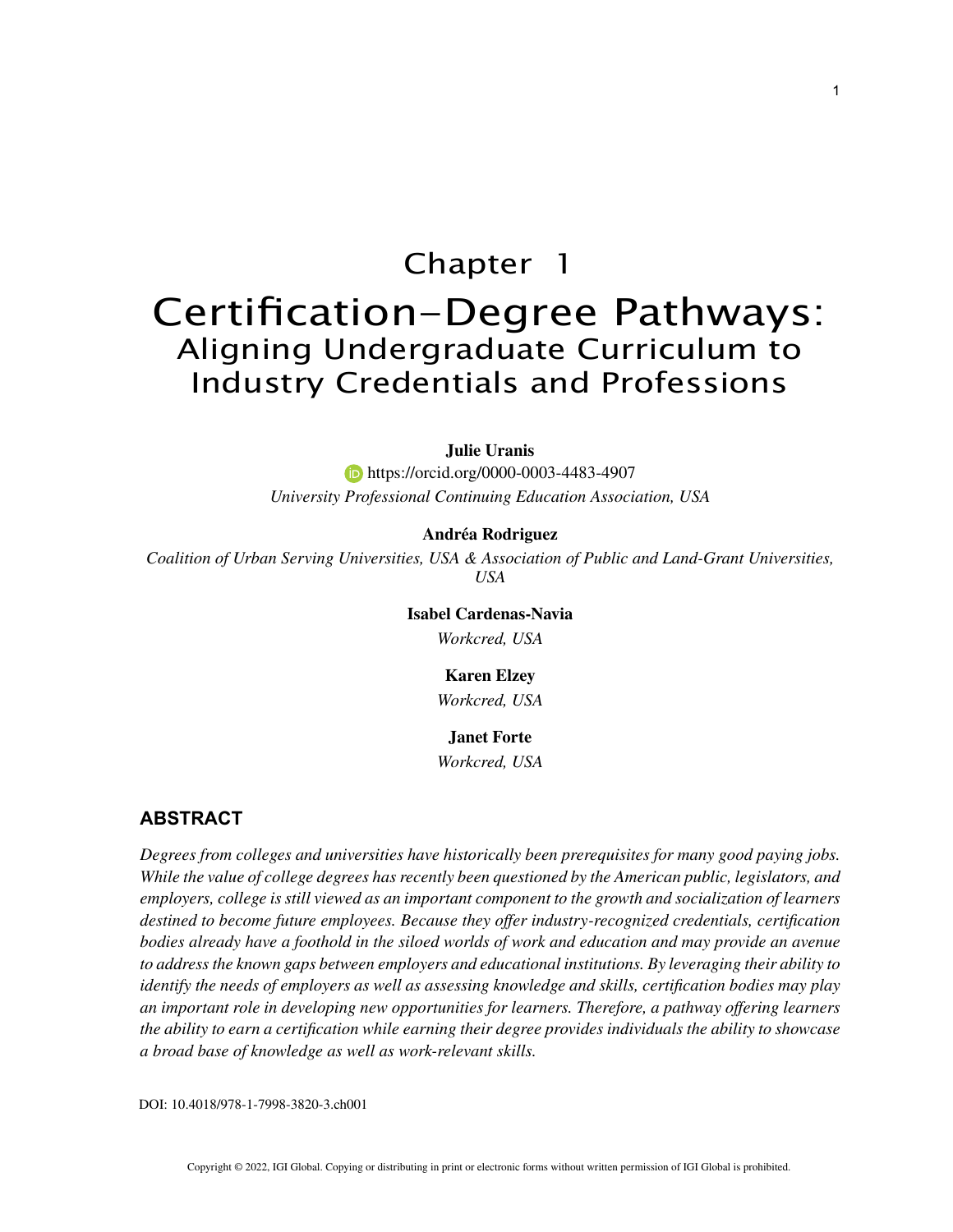# **INTRODUCTION**

Equipping students with the information and experiences needed to navigate the labor market and avoid underemployment remains a challenge (Vedder, Denhart, & Robe, 2013), especially in the wake of the 2020-2021 global COVID-19 pandemic. One way to address this need is to provide opportunities for students to graduate college with clearly articulated credentials that signal the knowledge, skills, and abilities (KSAs) they possess. Certifications can complement the opaque evidence of learning provided by post-secondary institutions in the form of transcripts and diplomas (Cutler, 2021). In addition, through collaboration and combining different types of credentials, learners can provide employers with a more comprehensive view of their employability.

Post-secondary institutions are not necessarily known for accepting or offering non-degree credentials like certifications within pathways towards degrees, yet integrated and more comprehensive pathways would offer students more opportunities to obtain specific, proven competencies sought by employers. Beyond articulating the skills mastered by learners, such pathways would support lifelong learning and create opportunities for learners to stack credentials in new ways and meet their career goals. Further, by having their skills assessed by a third party in the certification process, student learning would be validated, which might address the concerns of those who question the value of a post-secondary degree (Pettit, 2018). Further, by participating in certification-degree pathways, learners obtain both the broadbased skills acquired in a baccalaureate program with the technical skills demonstrated by obtaining a certification. This chapter will highlight the challenges and opportunities of embedding certifications in degree programs.

# **Expectations vs. Reality**

In 2013, Gallup surveyed 623 U.S. business leaders on behalf of Lumina Foundation and discovered that only 11 percent strongly agree that post-secondary institutions prepared students with the skills and competencies for their business needs. Yet less than 30 percent of the respondents collaborated with higher education institutions on curriculum (Gallup, 2014). Conversely, Inside Higher Ed's *Survey of College and University Chief Academic Officers* conducted around the same timeframe yielded dramatically different results. Overwhelmingly, provosts (96 percent) felt their institution was doing a good job preparing students for the world of work (Jaschik & Lederman, 2014). While this disconnect could be attributed to the absence of a working relationship between business leaders and institutions, this problem seems to have an easy solution – create opportunities for leaders from industry and higher education to collaborate on educational programs and pathways that benefit learners. This seems like a simple and easily achievable solution. But if the solution is that easy, why has it not happened yet, and why does the divide persist? One answer may be that higher education and industry are too siloed, lacking a common language and a failure to understand the other's respective domains.

## **Exploring the Divide Between Post-secondary Education and Industry**

Throughout 2018-2020, Workcred (an affiliate of the American National Standards Institute), the Association of Public and Land-grant Universities (APLU), the Coalition of Urban Serving Universities (USU), and the University Professional Continuing Education Association (UPCEA) engaged in a Lumina Foundation-funded partnership to discover the disconnect between higher education and industry, specifi